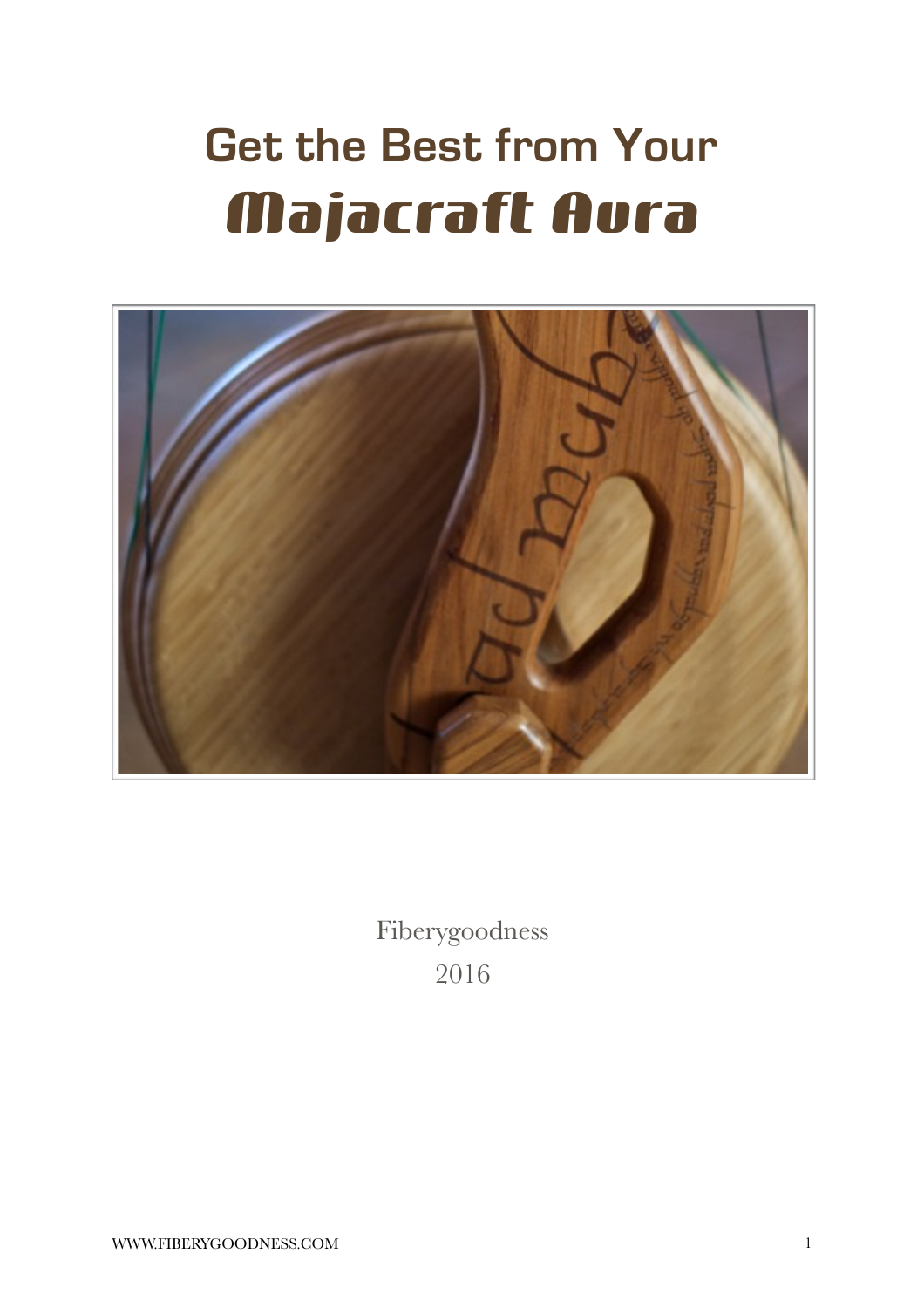# **Majacraft Aura**

### *Tips and Tricks to help you get to know your wheel*

This tutorial was created to go with the Fiberygoodness live broadcast in which we shared our tips for getting the best out of your Majacraft Aura. This session included the FiberyGoodness Team members Arlene Thayer, Jan Massie, Evanita Montalvo, and Suzy Brown, and our special guests Andrew and Glynis [Poad of Majacraft. You can still view this session by following this link to the](https://youtu.be/m-CbCVHdSws)  recorded version!

You might also find [Suzys video on how to set up your Aura v](https://youtu.be/kgChnTL1MBI)ery useful too.

You are probably used to a wheel with one pulley and one drive band. The Aura has two of each. It is not a pure double drive wheel though, it has a wonderful modification on this system in the extra 'adjuster' that allows you much more control over your take up and twist, and therefore your spinning. This is a good thing! It makes your wheel perfect for spinning artistic yarns that require you to stop and start and to keep your hands on your fibre. It also makes it a wheel that will allow you to go from one extreme, such as lace weight:

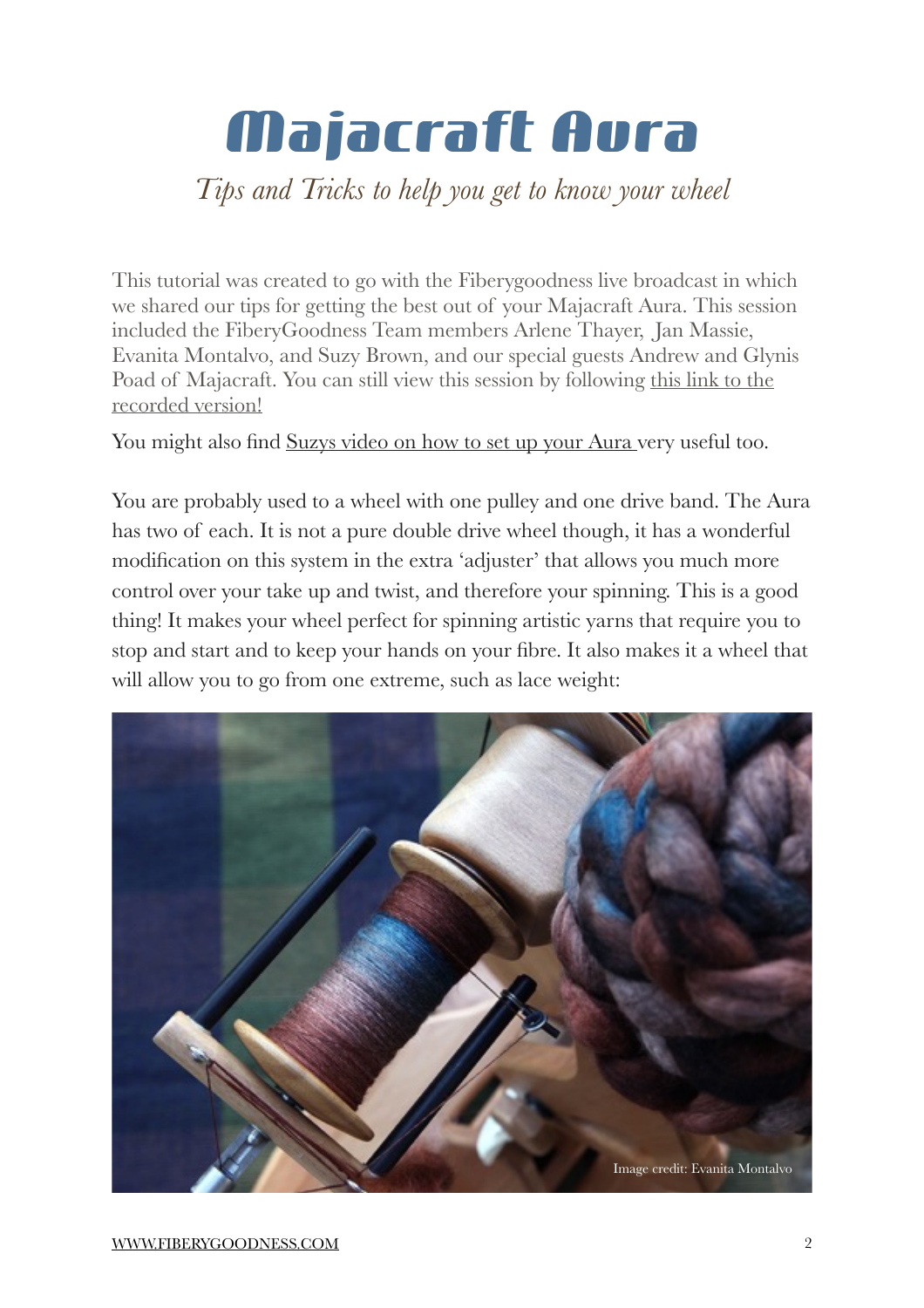To another extreme, such as super bulky or textured:



There are only two things you need to worry about when spinning, on ANY wheel:

- 1. Tension and Take up
- 2. Amount of Twist

These two things, and the relation between them, determine your yarn.

You can adjust for them in several ways; altering your treadling speed, your drafting speed, or the easiest way, by adjusting your wheel.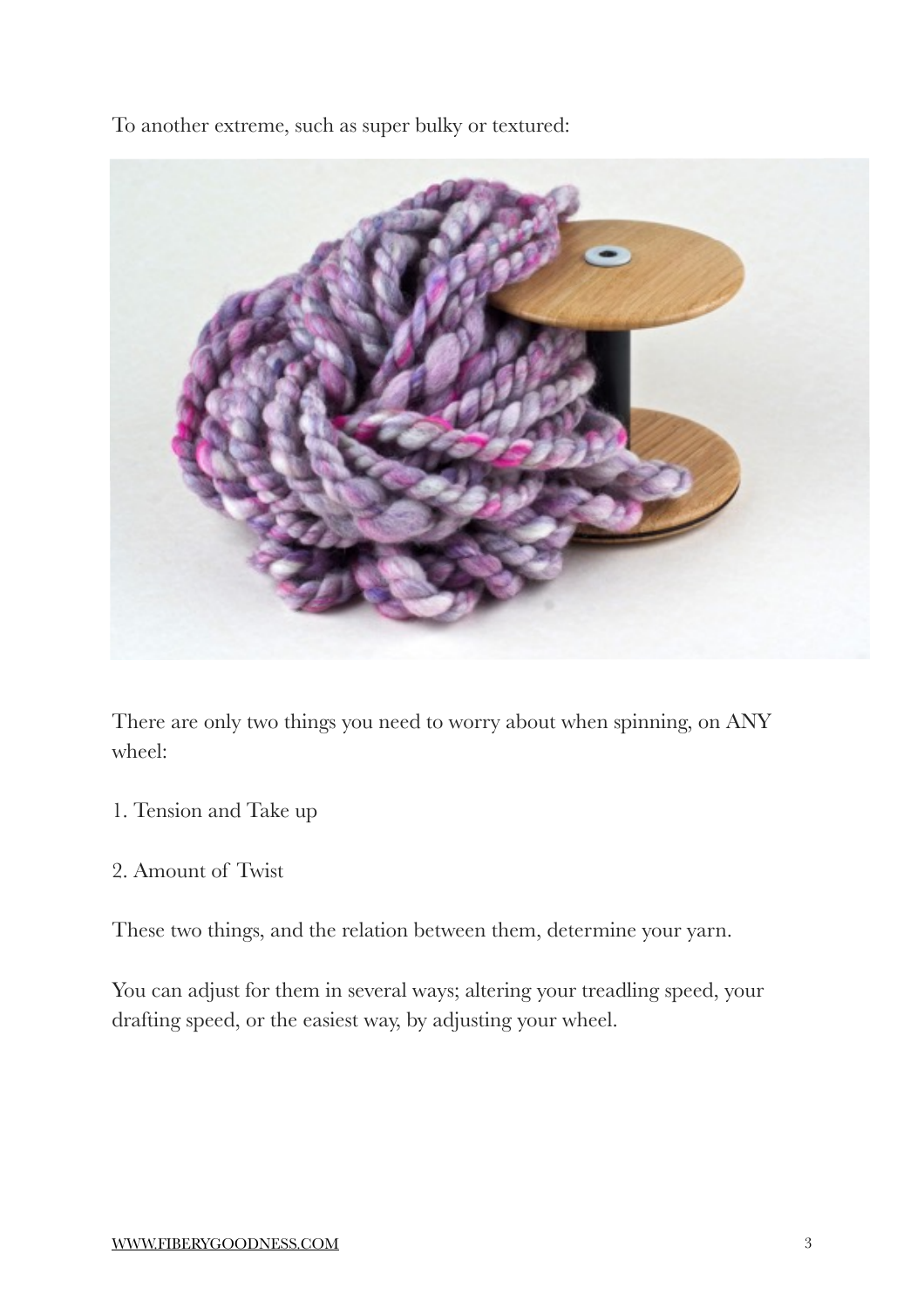## **The Aura Tension: Take up**

When I refer to 'take up' what I am talking about is the speed at which your yarn is taken onto the bobbin, this can be felt as the strength of the pull against your fingers from the wheel as you spin. On the Aura and Overdrive, adjustments to the black band (the Bobbin drive band) results in changes to the strength with which the yarn is taken up onto the bobbin

**When the black band is loose** it allows for slippage and reduces the uptake. Ideal for finer yarns. You need as little tension as possible for spinning very fine lace weight yarns.

Loosen your tension by: 1. winding the adjuster knob out so there is no gap or 2. lowering the entire spinning head

Most of the time you probably only need to make sure your adjuster is all the way in, however if you still get too much pull it might be time to lower the spinning head on your wheel. Please refer to Suzys Aura video for close ups on how to do this. It is quick and easy to achieve, and even if you are not going from thin to thick (or vice versa) extremes in your spinning you should be familiar with how to do this, as your drive band stretches over time or your spin head moves from travelling in the car etc, it is very useful to know how to set it up again the way you like it.

Generally, if you already had your spin head at the right height, you should get plenty of range in the adjustments you can make to your tension with the adjustor knob, found on the right side of the spin head. Think of this knob as being very much like the 'brake' on a Scotch Tension wheel or on the Irish Tension bobbin lead wheels too, it functions in much the same way.

**When the black band is tight**, there is less/no slippage on the bobbin drive and the uptake will be stronger and faster (for the given groove the black band is in). You can tighten it by: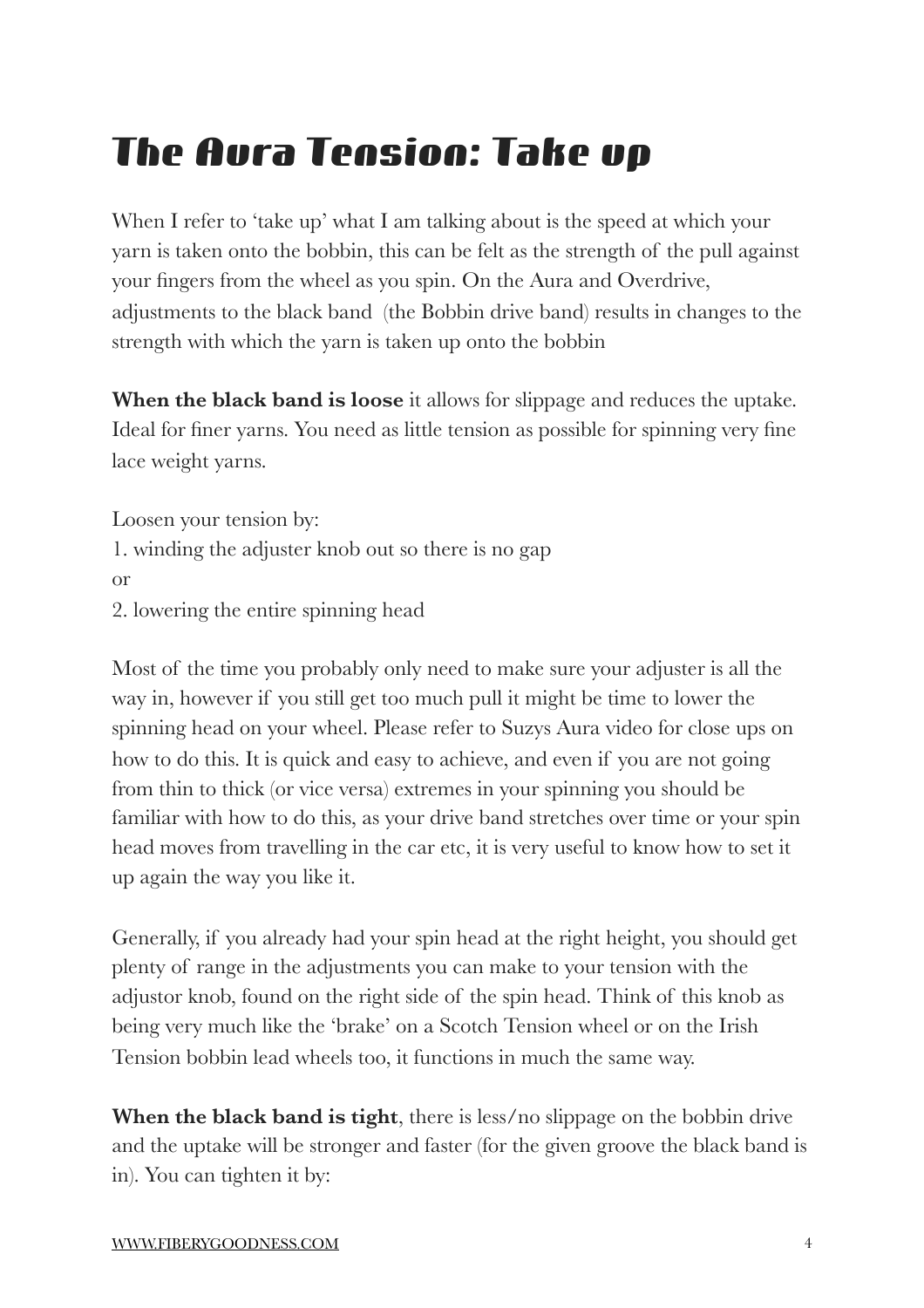- 1. Adjusting the tension knob to increase the gap between the adjuster block and the wheel
- or
- 2. Raising the spinning head

If you are spinning very thick or textured yarns you will most likely want to increase the tension and take up. When spinning bulky it is easy to end up over twisting the yarn because it is so thick, increasing the speed at which it gets onto your bobbin will reduce the time when it can pick up more twist, so make sure you have enough tension to help you do this. If you are finding you want to 'push' the yarn onto the bobbin you may find increasing your tension will give you a lower twist yarn and easier spinning.



For general spinning tension, you shouldn't need to raise or lower the spin head frequently, but you do need to have it at a suitable height to allow the range of adjustment you want with the adjuster knob. Various combinations of spin head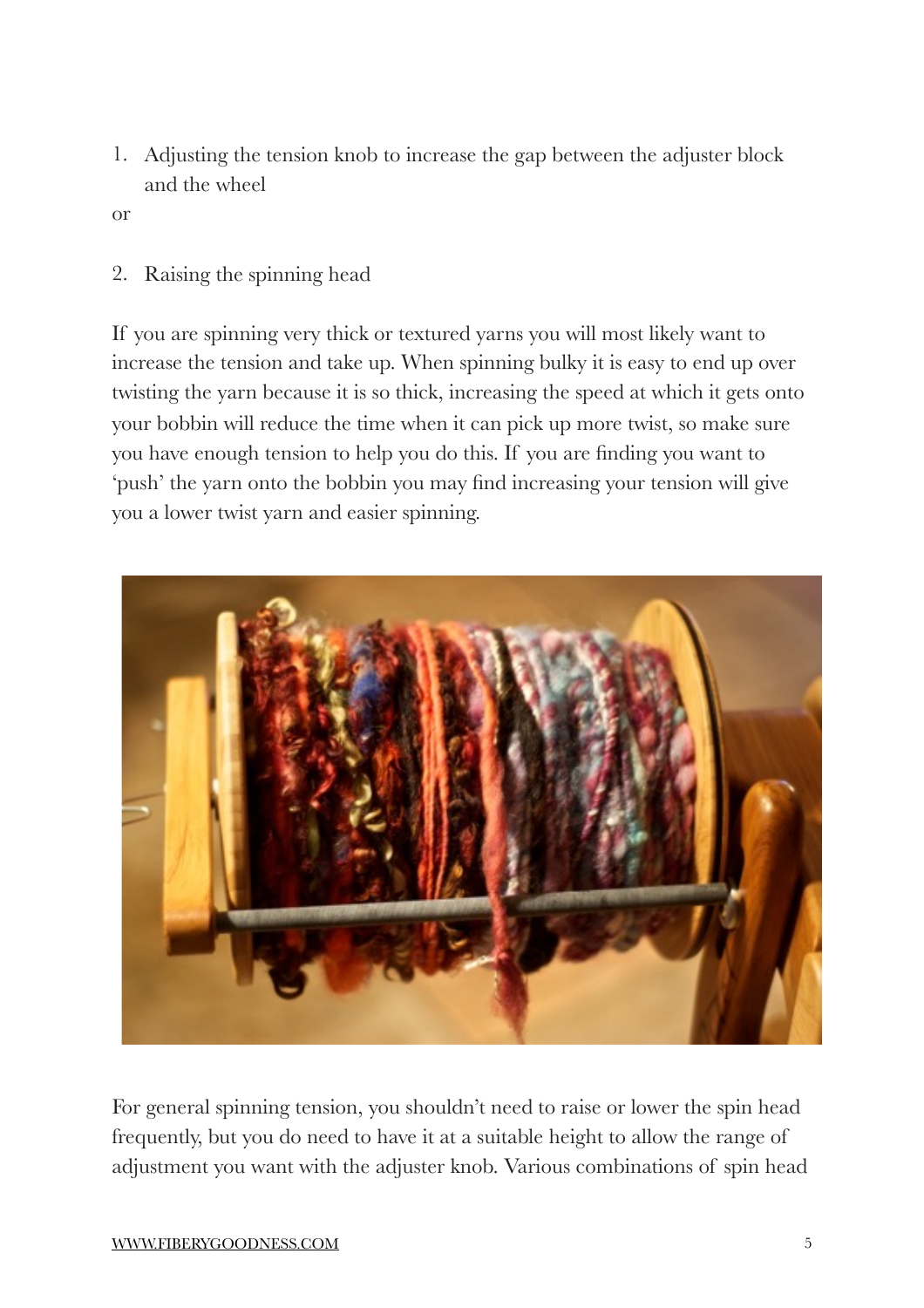height together with the use of the tension adjuster should give you all the variables you need to spin anything from lace to super bulky. In practice you can probably leave your spinning head in one position and get all the adjustment you need with the adjuster knob and pulley groove choice, only moving the head up or down for the more extreme yarn variations.



### **The Green Belt: Adjusting the Amount of Twist**

The Aura has a number of grooves in the pulleys, these give you adjustment options for controlling the amount of twist that is going into your yarn.

Twist is controlled by how long you allow it to build up in the yarn before feeding it onto the bobbin.

If your yarn is getting over-twisted (when it kinks up too much, or just gets 'hard') then you need to increase the speed with which it is going onto your bobbin, or decrease the amount of twist that can build up in during the time it takes to move from your hand to the bobbin.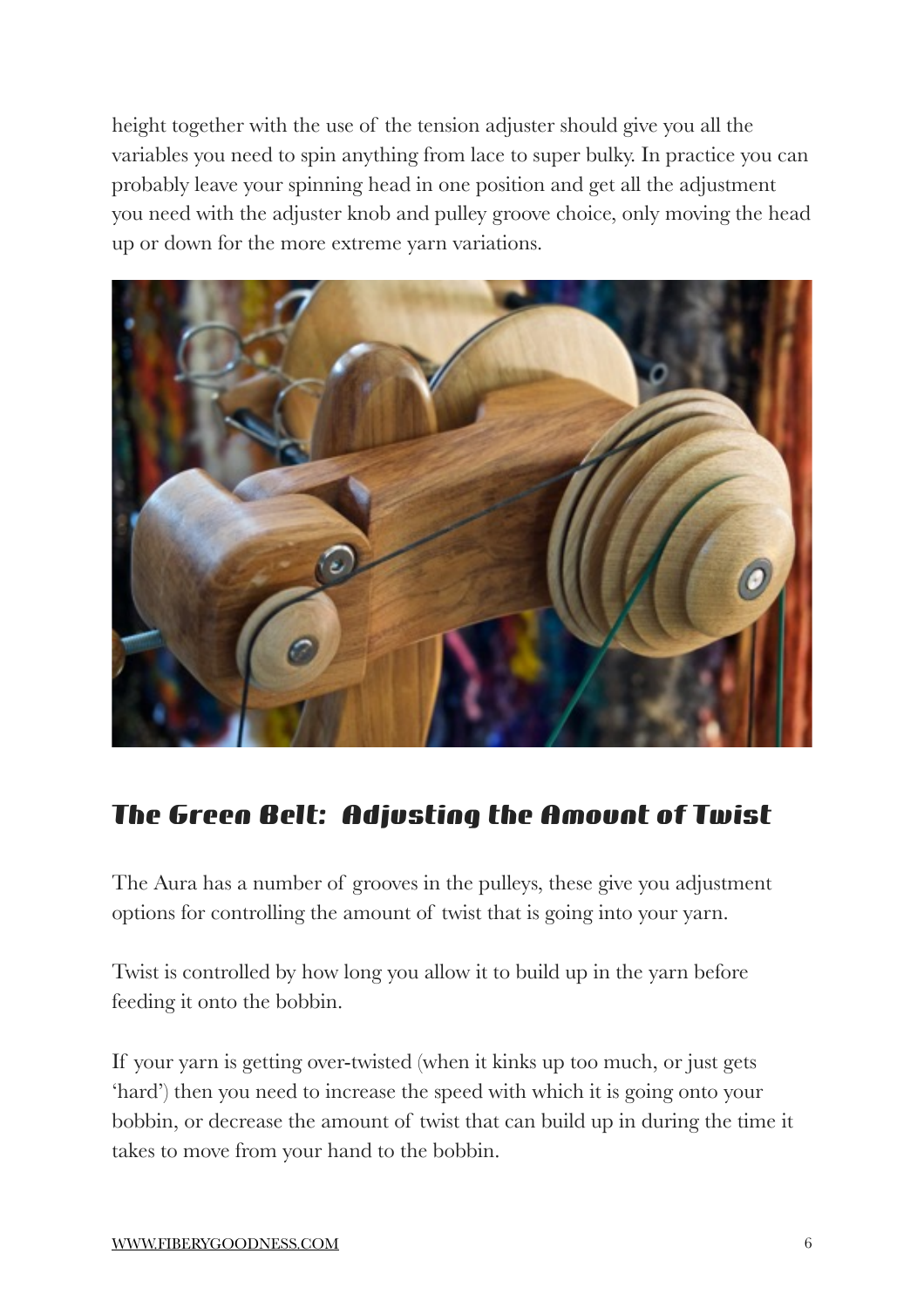If it is falling apart with not enough twist, or being pulled out of your hands and breaking before it an gather enough twist, then you need to increase the amount of twist and let more twist build up in the yarn between your hands and the bobbin.

The Aura has a flyer drive band as well as a bobbin drive, so you can better control the speed at which your yarn gets onto the bobbin as well as how strongly it is pulled onto it by the bobbin. Remember that as on any wheel, adjustments relate to the different speeds of the flyer and the bobbin, so what you are doing is changing that difference to alter the amount of twist that can be built up on the yarn.

### **(Using the Whorls on the flyer drive (Green band) to control twist.**

The smaller whorl causes the flyer to rotate faster around the bobbin core and so more twist in your yarn.

The larger whorl will rotate the flyer more slowly around the bobbin so there will be less twist added to your yarn.

The middle whorl will give you a medium speed.

Using the Tension (Bobbin drive) in combination with the speed (Flyer drive) will get you the yarn you want.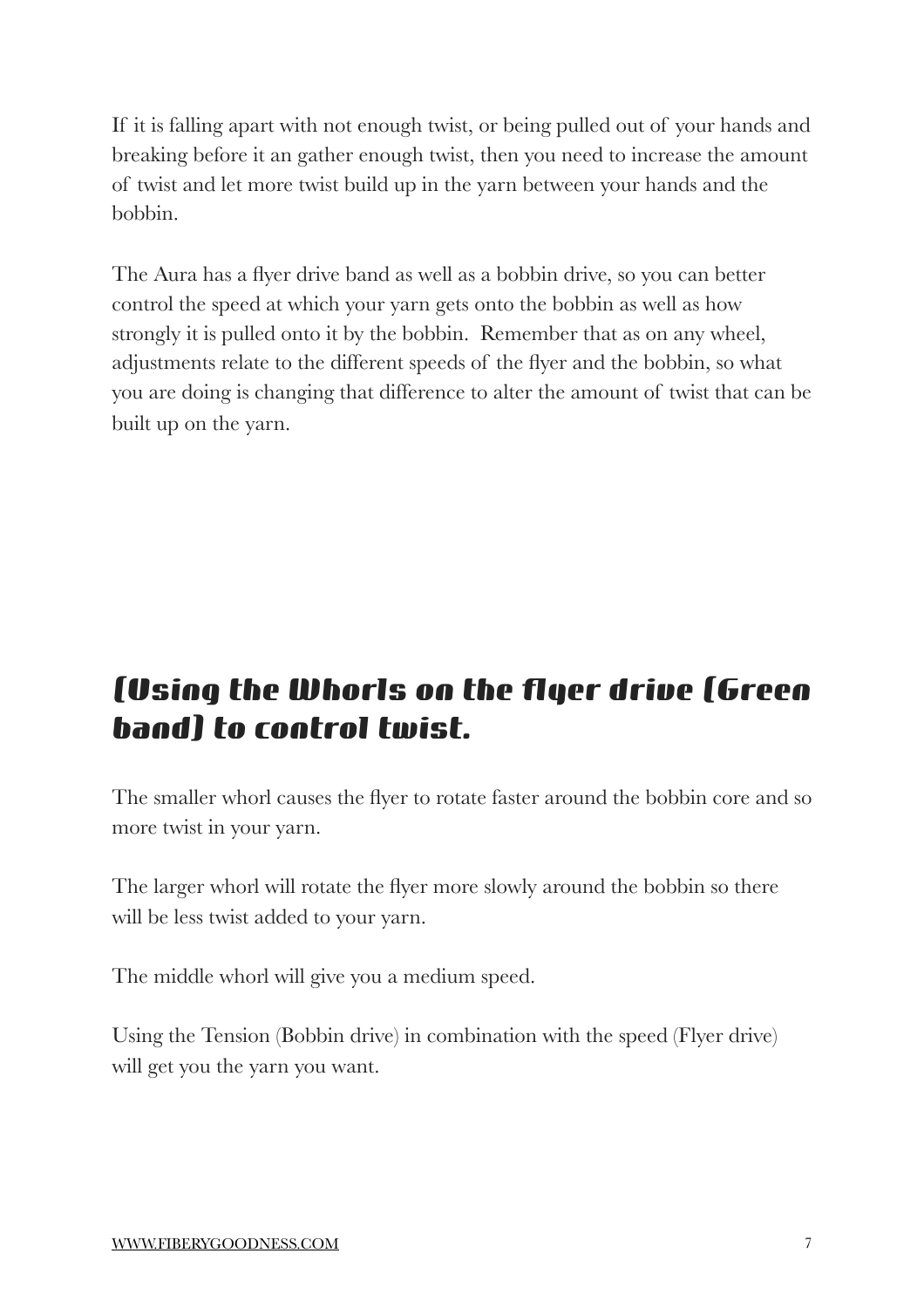**Lace:** Requires a slower take up and time for twist to enter the fiber Green band in the middle or smallest groove Black band should have plenty of 'play' in the smaller groove No, or just a small gap between the adjustor and the wheel

To spin fine and lacey you need the least amount of tension on the black band, so if you cannot get it light enough you can move the entire head lower to further reduce the tension on the black band.



*(Above image courtesy Evanita Montalvo)*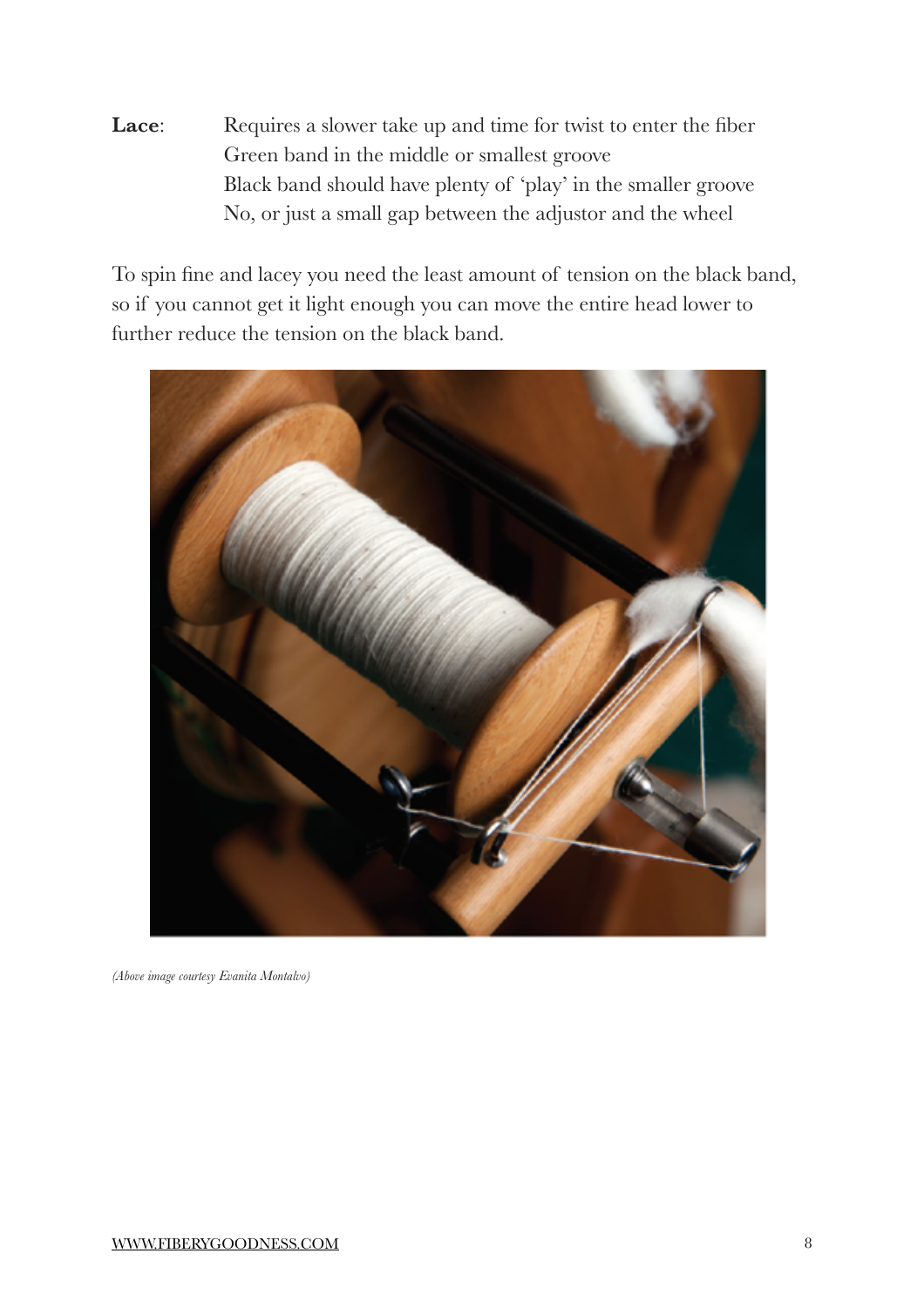**Bulky** - requires a faster and stronger take up with less twist Black band tight and on the larger groove Green band in the medium or largest groove

Use your adjuster as required to increase the pull strength and make sure your super bulky yarn is wound onto the bobbin before it can build up too much extra twist.

If you cannot get enough tension on the black band even with the adjustor wound out you can raise the entire spin head to increase that tension.

**Medium** weight and thickness yarns will require settings in between the two extremes of Bulky and Lace, most usually the middle whorl for the green belt



and the larger one for the black belt, with plenty of adjustment variations on that using your adjuster knob. If it is not getting enough take up, or too much, despite adjusting the tension with the adjuster knob all the way in or out, you should alert the height of the head to find your own 'sweet spot' to spin at.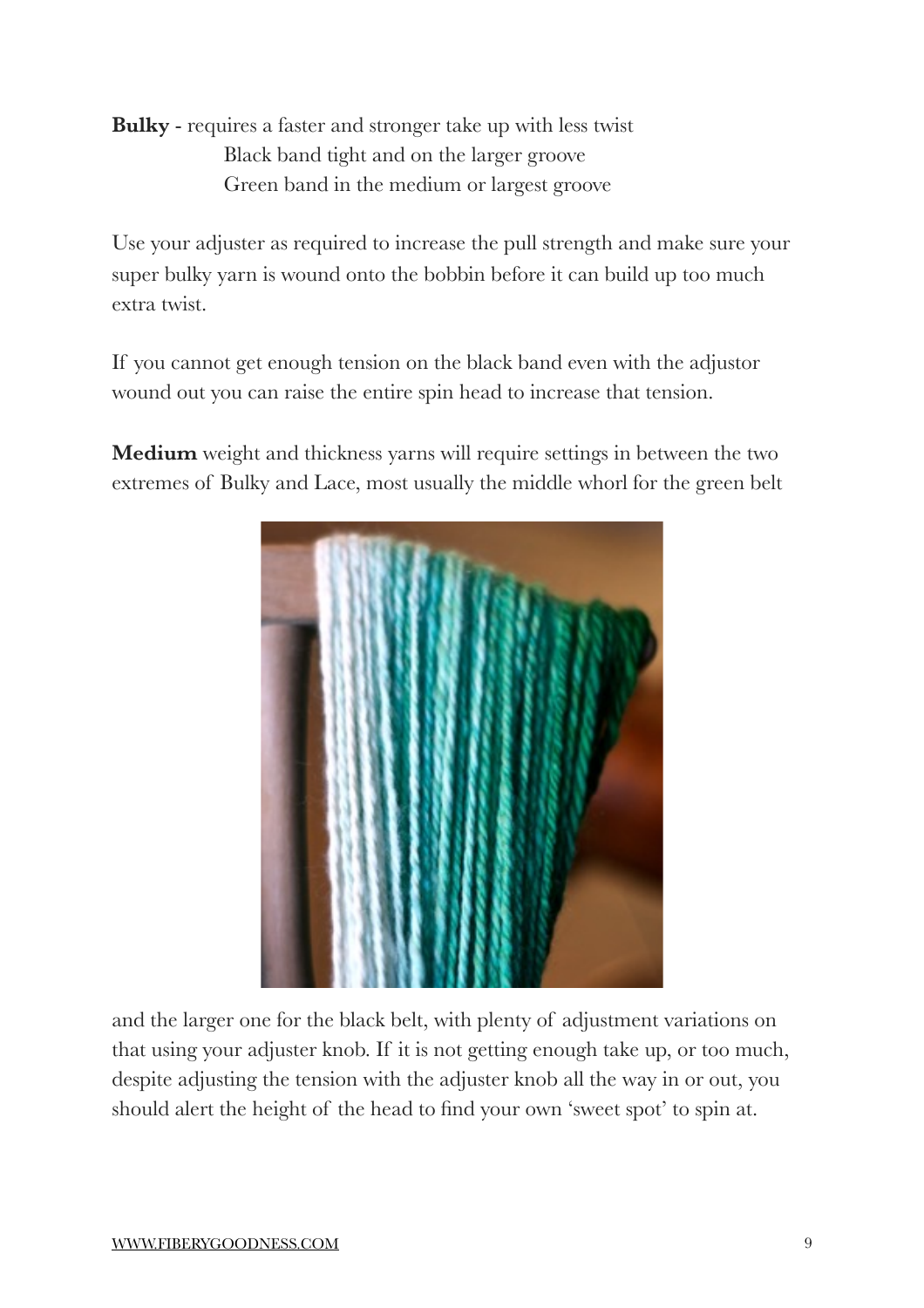# **Tips and Tricks (Wheel Hacks)**

What follows are some tips and tricks shared during the [fiberygoodness.com](http://fiberygoodness.com) broadcast that you might find useful to try out.



**Tubing on the guide!** If you are spinning a lot of very textured yarns or coils and beehives you might want to try sliding some light plastic tubing over the yarn guide on the flyer arm of your Aura or Overdrive flyer. Warming the tube in hot water or in your hands will help make it easy to slide on. The tube is smooth and wider than the wire guide so will prevent fibre building up and catching on that angle around the guide. Please keep in mind that this will alter the carefully balanced Majacraft flyer! However for the purposes of spinning bulky yarns with a slower flyer speed required it will not make a big difference to the balance.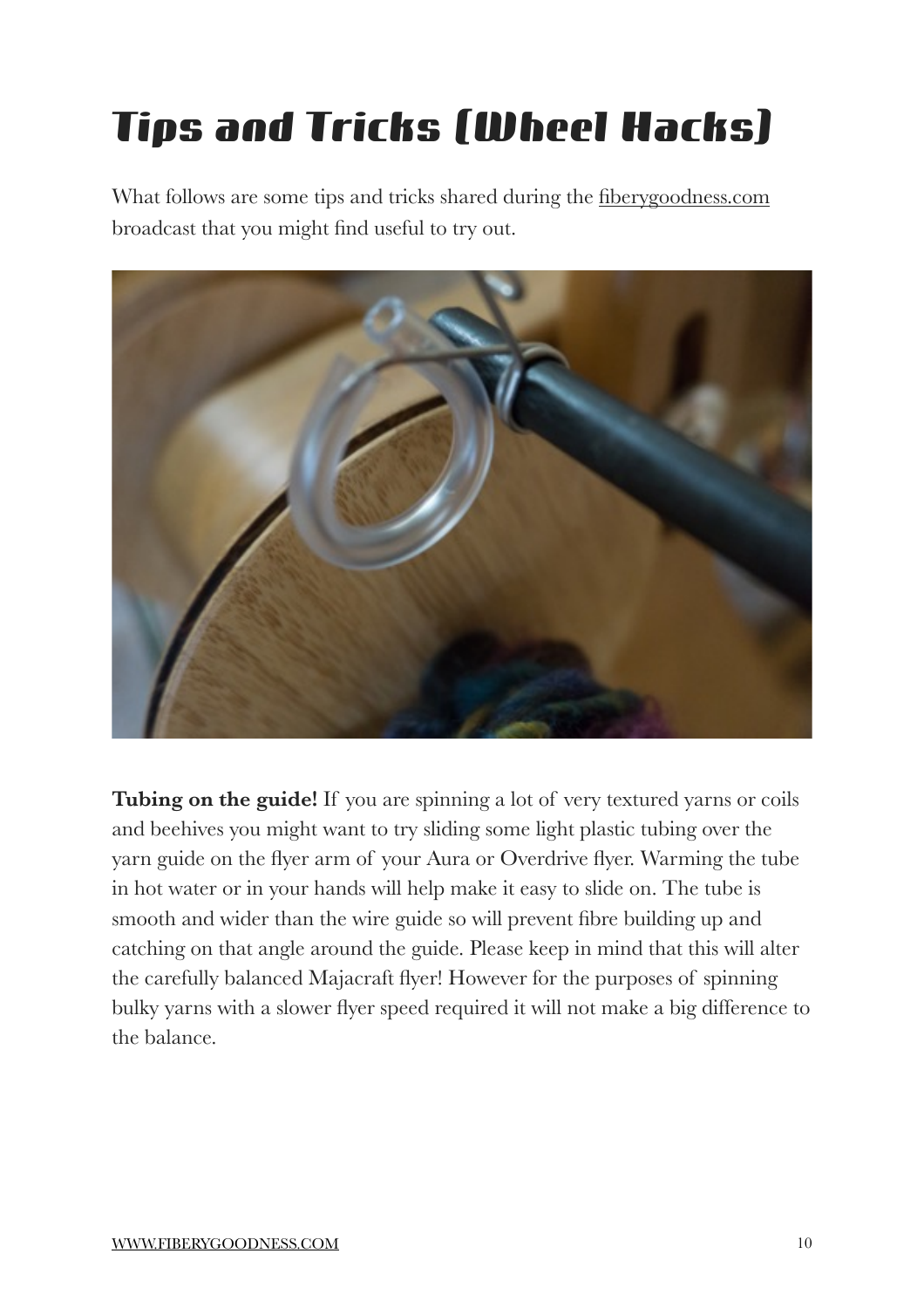#### **Tilting your head for long draw and Nply.**

Because your Aura has the adjustable spinning position, you can easily move your orifice to the left or right to allow yourself greater movement. For spinning long draw this means you can get a longer draw (draft) by moving the head to a position away from your hand so you can draft away from it much further than if you had it in the upright position. This will create less arm strain as you do not need to draw your arm so far backwards to get the same amount of yarn.

You can also do this (probably in the opposite direction!) for Nplying, again allowing yourself more room to pull out the 'loop' of your chain.

#### **Velcro dot on flyer**

If you like to stop and start your spinning and are wondering how to stop your fibre unravelling as soon as you let go of it, try sticking a small velcro 'dot' to the front of your flyer - just the rough part is all you need. Then when you stop spinning just sit the end of your yarn across it and it will hold it right there for you till you come back to recommence filling your bobbin!

#### **Spinning the flyer on and off**

Did you know you can spin your flyer on and off without having to rotate it? Just hold it steady with the thread ready to take up, treadle the wheel and let the shaft turn inside the thread to tighten up the flyer! Hold the pulley at the back and tweak the flyer to finish tightening. Do the opposite to spin the flyer off, you keep holding the flyer so there is now no chance of it dropping onto the floor (or worse, a treadle!) when it comes loose.

#### **Controlling the Spinning Direction**

This is easy on all Majacraft double treadle wheels. Just remember that when you want to spin to the right (Z direction) you start with your right foot up. To spin to the left (S direct) start treading with your left foot up.

#### **Using your Stylus Kit**

Remember that when using this Stylus on the Aura you need to remove the Black Band completely, and tilt the head to whichever side is more comfortable for you.